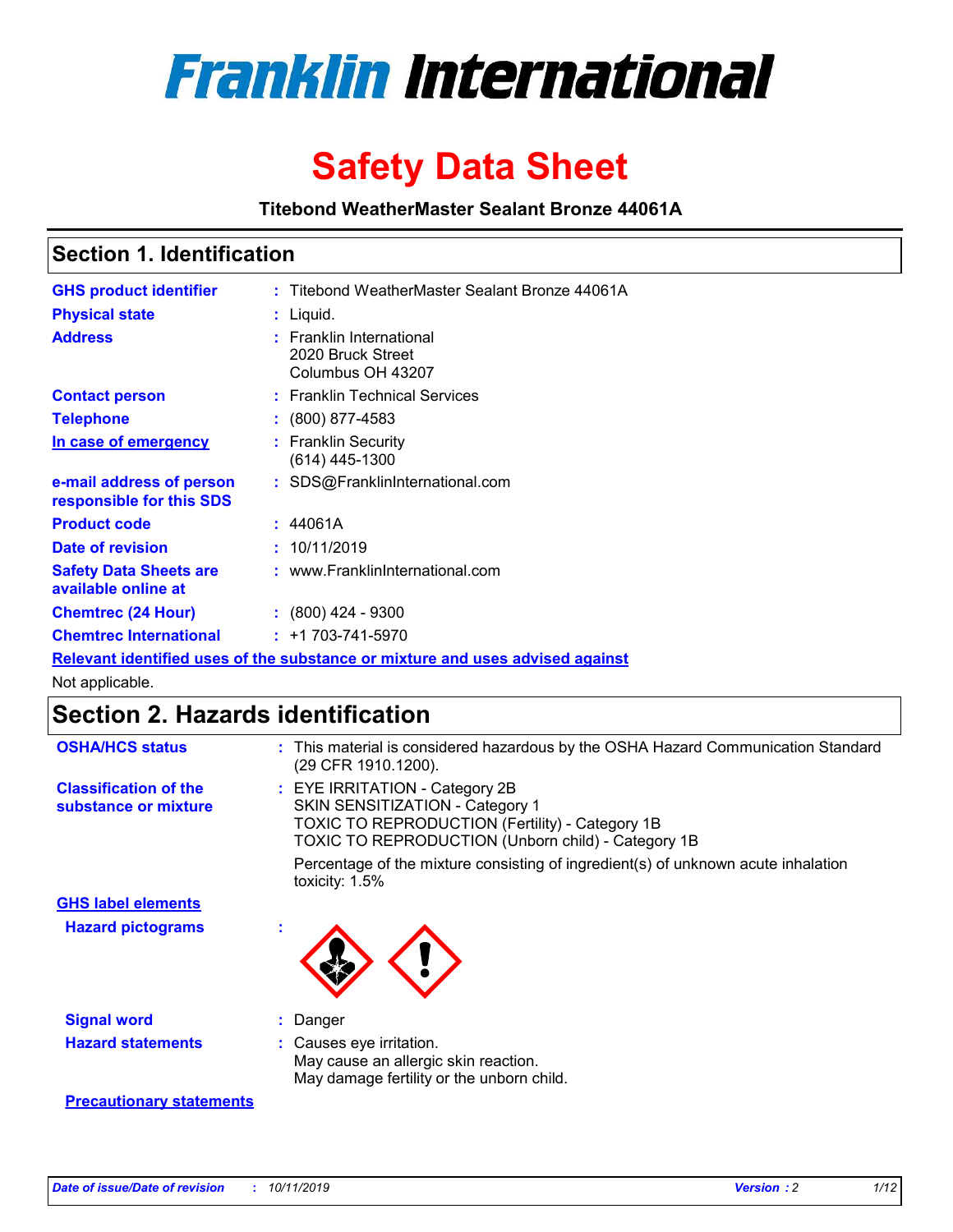### **Section 2. Hazards identification**

| <b>Prevention</b>                          | : Obtain special instructions before use. Do not handle until all safety precautions have<br>been read and understood. Wear protective gloves. Wear eye or face protection.<br>Wear protective clothing. Avoid breathing vapor. Wash hands thoroughly after handling.<br>Contaminated work clothing must not be allowed out of the workplace.                                                        |
|--------------------------------------------|------------------------------------------------------------------------------------------------------------------------------------------------------------------------------------------------------------------------------------------------------------------------------------------------------------------------------------------------------------------------------------------------------|
| <b>Response</b>                            | : IF exposed or concerned: Get medical attention. IF ON SKIN: Wash with plenty of<br>soap and water. Wash contaminated clothing before reuse. If skin irritation or rash<br>occurs: Get medical attention. IF IN EYES: Rinse cautiously with water for several<br>minutes. Remove contact lenses, if present and easy to do. Continue rinsing. If eye<br>irritation persists: Get medical attention. |
| <b>Storage</b>                             | : Store locked up.                                                                                                                                                                                                                                                                                                                                                                                   |
| <b>Disposal</b>                            | : Dispose of contents and container in accordance with all local, regional, national and<br>international regulations.                                                                                                                                                                                                                                                                               |
| <b>Hazards not otherwise</b><br>classified | : Product generates methanol during cure.                                                                                                                                                                                                                                                                                                                                                            |
|                                            |                                                                                                                                                                                                                                                                                                                                                                                                      |

### **Section 3. Composition/information on ingredients**

| <b>Substance/mixture</b><br>: Mixture                |               |                     |
|------------------------------------------------------|---------------|---------------------|
| Ingredient name                                      | $\frac{9}{6}$ | <b>CAS number</b>   |
| 3-aminopropyltriethoxysilane<br>Dibutyltin dilaurate | צ≥<br>≤0.3    | 919-30-2<br>77-58-7 |

Any concentration shown as a range is to protect confidentiality or is due to batch variation.

**There are no additional ingredients present which, within the current knowledge of the supplier and in the concentrations applicable, are classified as hazardous to health or the environment and hence require reporting in this section.**

**Occupational exposure limits, if available, are listed in Section 8.**

### **Section 4. First aid measures**

| <b>Description of necessary first aid measures</b> |                                                                                                                                                                                                                                                                                                                                                                                                                                                                                                                                                                                                                                                                                                                                                                           |  |  |  |
|----------------------------------------------------|---------------------------------------------------------------------------------------------------------------------------------------------------------------------------------------------------------------------------------------------------------------------------------------------------------------------------------------------------------------------------------------------------------------------------------------------------------------------------------------------------------------------------------------------------------------------------------------------------------------------------------------------------------------------------------------------------------------------------------------------------------------------------|--|--|--|
| <b>Eye contact</b>                                 | : Immediately flush eyes with plenty of water, occasionally lifting the upper and lower<br>eyelids. Check for and remove any contact lenses. Continue to rinse for at least 10<br>minutes. If irritation persists, get medical attention.                                                                                                                                                                                                                                                                                                                                                                                                                                                                                                                                 |  |  |  |
| <b>Inhalation</b>                                  | : Remove victim to fresh air and keep at rest in a position comfortable for breathing. If<br>not breathing, if breathing is irregular or if respiratory arrest occurs, provide artificial<br>respiration or oxygen by trained personnel. It may be dangerous to the person providing<br>aid to give mouth-to-mouth resuscitation. Get medical attention. If unconscious, place<br>in recovery position and get medical attention immediately. Maintain an open airway.<br>Loosen tight clothing such as a collar, tie, belt or waistband. In case of inhalation of<br>decomposition products in a fire, symptoms may be delayed. The exposed person may<br>need to be kept under medical surveillance for 48 hours.                                                       |  |  |  |
| <b>Skin contact</b>                                | : Wash with plenty of soap and water. Remove contaminated clothing and shoes. Wash<br>contaminated clothing thoroughly with water before removing it, or wear gloves.<br>Continue to rinse for at least 10 minutes. Get medical attention. In the event of any<br>complaints or symptoms, avoid further exposure. Wash clothing before reuse. Clean<br>shoes thoroughly before reuse.                                                                                                                                                                                                                                                                                                                                                                                     |  |  |  |
| <b>Ingestion</b>                                   | : Wash out mouth with water. Remove dentures if any. Remove victim to fresh air and<br>keep at rest in a position comfortable for breathing. If material has been swallowed and<br>the exposed person is conscious, give small quantities of water to drink. Stop if the<br>exposed person feels sick as vomiting may be dangerous. Do not induce vomiting<br>unless directed to do so by medical personnel. If vomiting occurs, the head should be<br>kept low so that vomit does not enter the lungs. Get medical attention. Never give<br>anything by mouth to an unconscious person. If unconscious, place in recovery position<br>and get medical attention immediately. Maintain an open airway. Loosen tight clothing<br>such as a collar, tie, belt or waistband. |  |  |  |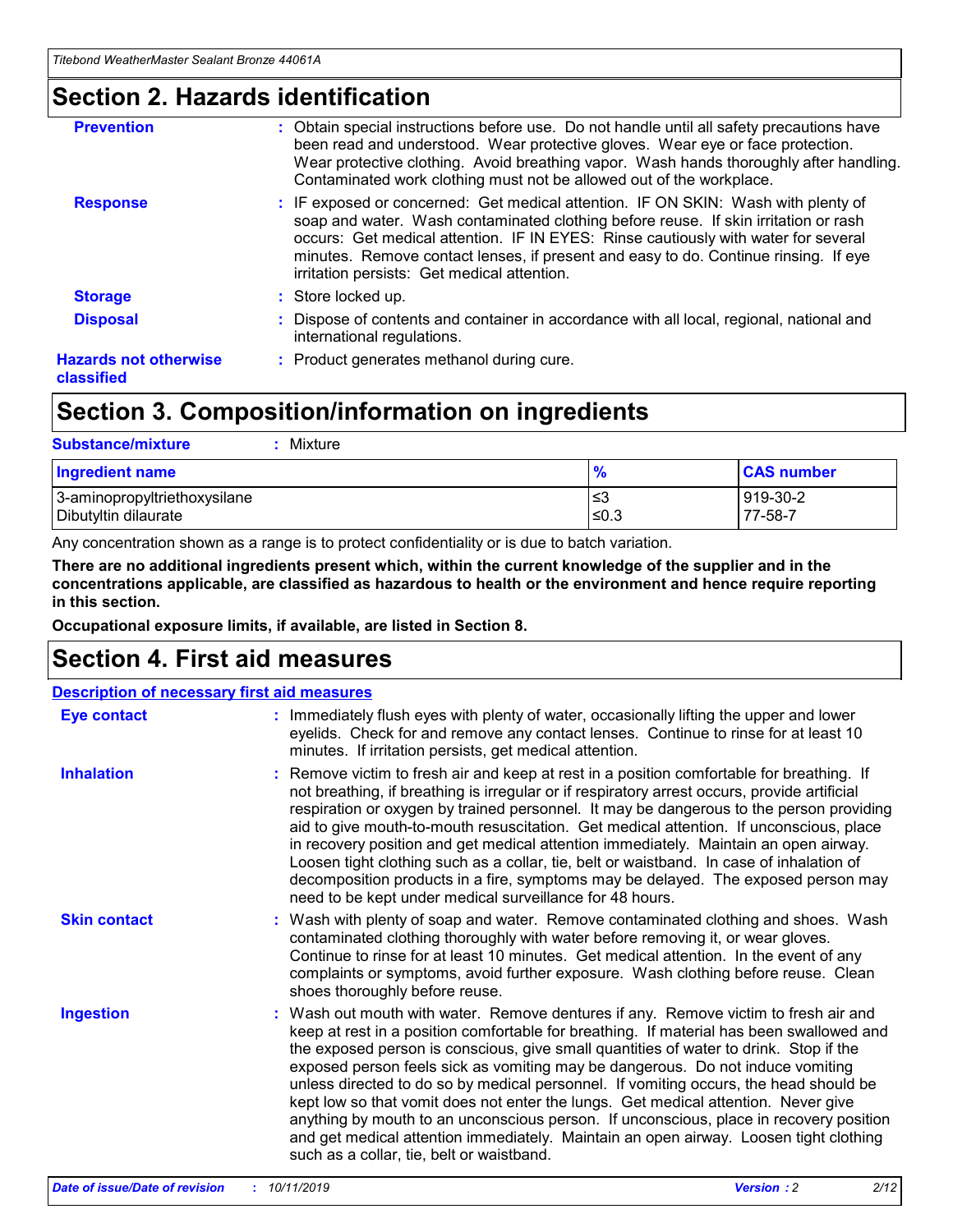## **Section 4. First aid measures**

| Most important symptoms/effects, acute and delayed |                                       |                                                                                                                                                                                                                                                                                                                                                                                                                 |  |  |  |
|----------------------------------------------------|---------------------------------------|-----------------------------------------------------------------------------------------------------------------------------------------------------------------------------------------------------------------------------------------------------------------------------------------------------------------------------------------------------------------------------------------------------------------|--|--|--|
|                                                    | <b>Potential acute health effects</b> |                                                                                                                                                                                                                                                                                                                                                                                                                 |  |  |  |
| <b>Eye contact</b>                                 |                                       | : May cause eye irritation.                                                                                                                                                                                                                                                                                                                                                                                     |  |  |  |
| <b>Inhalation</b>                                  |                                       | : No known significant effects or critical hazards.                                                                                                                                                                                                                                                                                                                                                             |  |  |  |
| <b>Skin contact</b>                                |                                       | : May cause skin irritation.                                                                                                                                                                                                                                                                                                                                                                                    |  |  |  |
| <b>Ingestion</b>                                   |                                       | : No known significant effects or critical hazards.                                                                                                                                                                                                                                                                                                                                                             |  |  |  |
| Over-exposure signs/symptoms                       |                                       |                                                                                                                                                                                                                                                                                                                                                                                                                 |  |  |  |
| <b>Eye contact</b>                                 |                                       | : Adverse symptoms may include the following:<br>irritation<br>watering<br>redness                                                                                                                                                                                                                                                                                                                              |  |  |  |
| <b>Inhalation</b>                                  |                                       | : Adverse symptoms may include the following:<br>reduced fetal weight<br>increase in fetal deaths<br>skeletal malformations                                                                                                                                                                                                                                                                                     |  |  |  |
| <b>Skin contact</b>                                |                                       | : Adverse symptoms may include the following:<br>irritation<br>redness<br>reduced fetal weight<br>increase in fetal deaths<br>skeletal malformations                                                                                                                                                                                                                                                            |  |  |  |
| <b>Ingestion</b>                                   |                                       | : Adverse symptoms may include the following:<br>reduced fetal weight<br>increase in fetal deaths<br>skeletal malformations                                                                                                                                                                                                                                                                                     |  |  |  |
|                                                    |                                       | <b>Indication of immediate medical attention and special treatment needed, if necessary</b>                                                                                                                                                                                                                                                                                                                     |  |  |  |
| <b>Notes to physician</b>                          |                                       | : In case of inhalation of decomposition products in a fire, symptoms may be delayed.<br>The exposed person may need to be kept under medical surveillance for 48 hours.                                                                                                                                                                                                                                        |  |  |  |
| <b>Specific treatments</b>                         |                                       | : No specific treatment.                                                                                                                                                                                                                                                                                                                                                                                        |  |  |  |
| <b>Protection of first-aiders</b>                  |                                       | : No action shall be taken involving any personal risk or without suitable training. If it is<br>suspected that fumes are still present, the rescuer should wear an appropriate mask or<br>self-contained breathing apparatus. It may be dangerous to the person providing aid to<br>give mouth-to-mouth resuscitation. Wash contaminated clothing thoroughly with water<br>before removing it, or wear gloves. |  |  |  |

**See toxicological information (Section 11)**

### **Section 5. Fire-fighting measures**

| <b>Extinguishing media</b>                             |                                                                                                                                                                                                     |
|--------------------------------------------------------|-----------------------------------------------------------------------------------------------------------------------------------------------------------------------------------------------------|
| <b>Suitable extinguishing</b><br>media                 | : Use an extinguishing agent suitable for the surrounding fire.                                                                                                                                     |
| <b>Unsuitable extinguishing</b><br>media               | : None known.                                                                                                                                                                                       |
| <b>Specific hazards arising</b><br>from the chemical   | : In a fire or if heated, a pressure increase will occur and the container may burst.                                                                                                               |
| <b>Hazardous thermal</b><br>decomposition products     | : Decomposition products may include the following materials:<br>carbon dioxide<br>carbon monoxide<br>nitrogen oxides<br>metal oxide/oxides                                                         |
| <b>Special protective actions</b><br>for fire-fighters | : Promptly isolate the scene by removing all persons from the vicinity of the incident if<br>there is a fire. No action shall be taken involving any personal risk or without suitable<br>training. |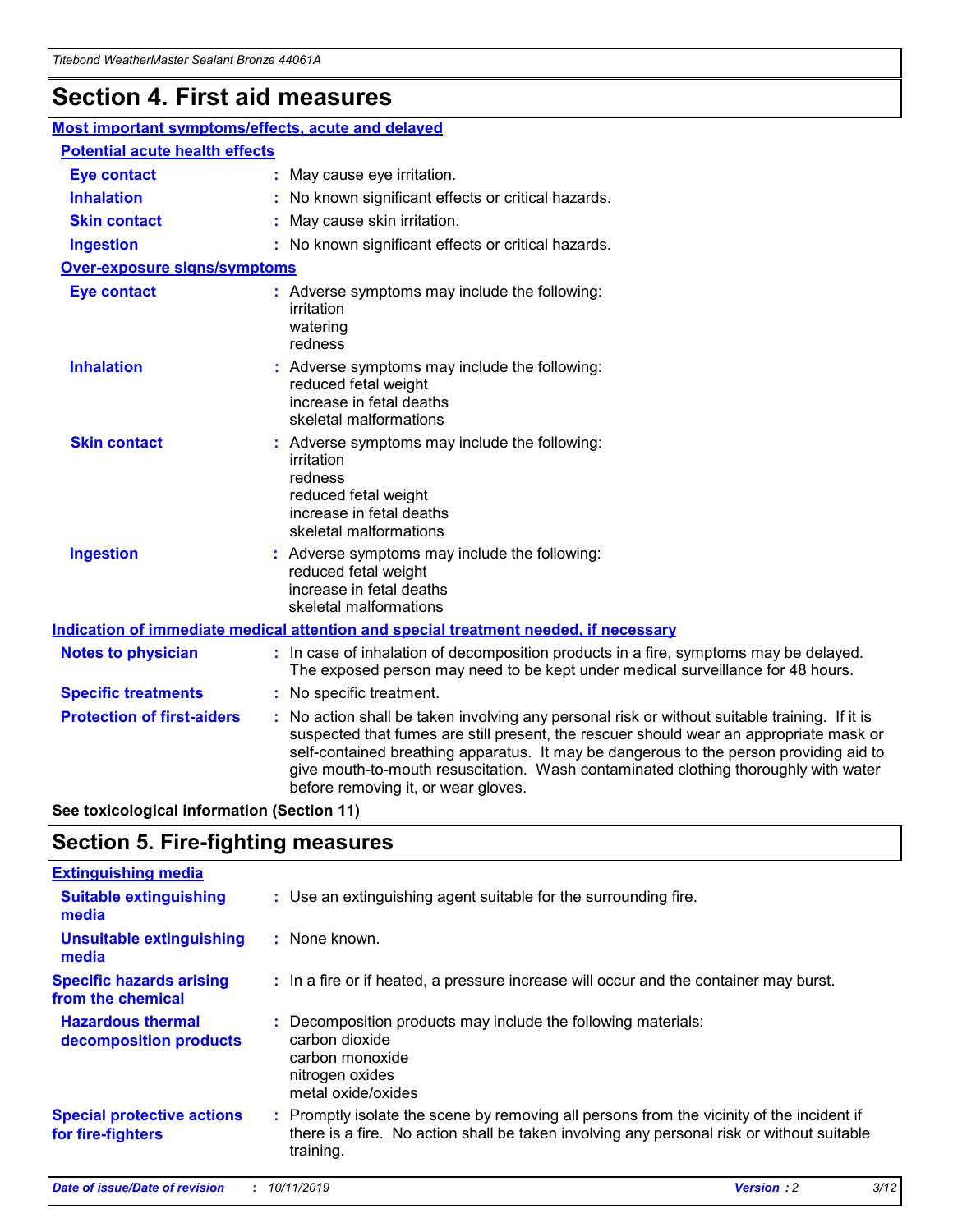### **Section 5. Fire-fighting measures**

**Special protective equipment for fire-fighters** Fire-fighters should wear appropriate protective equipment and self-contained breathing **:** apparatus (SCBA) with a full face-piece operated in positive pressure mode.

### **Section 6. Accidental release measures**

#### **Personal precautions, protective equipment and emergency procedures**

| For non-emergency<br>personnel                               | : No action shall be taken involving any personal risk or without suitable training.<br>Evacuate surrounding areas. Keep unnecessary and unprotected personnel from<br>entering. Do not touch or walk through spilled material. Avoid breathing vapor or mist.<br>Provide adequate ventilation. Wear appropriate respirator when ventilation is<br>inadequate. Put on appropriate personal protective equipment.                                                                                                                                                                                                                                                                                             |
|--------------------------------------------------------------|--------------------------------------------------------------------------------------------------------------------------------------------------------------------------------------------------------------------------------------------------------------------------------------------------------------------------------------------------------------------------------------------------------------------------------------------------------------------------------------------------------------------------------------------------------------------------------------------------------------------------------------------------------------------------------------------------------------|
| For emergency responders                                     | : If specialized clothing is required to deal with the spillage, take note of any information in<br>Section 8 on suitable and unsuitable materials. See also the information in "For non-<br>emergency personnel".                                                                                                                                                                                                                                                                                                                                                                                                                                                                                           |
| <b>Environmental precautions</b>                             | : Avoid dispersal of spilled material and runoff and contact with soil, waterways, drains<br>and sewers. Inform the relevant authorities if the product has caused environmental<br>pollution (sewers, waterways, soil or air).                                                                                                                                                                                                                                                                                                                                                                                                                                                                              |
| <b>Methods and materials for containment and cleaning up</b> |                                                                                                                                                                                                                                                                                                                                                                                                                                                                                                                                                                                                                                                                                                              |
| <b>Small spill</b>                                           | : Stop leak if without risk. Move containers from spill area. Dilute with water and mop up<br>if water-soluble. Alternatively, or if water-insoluble, absorb with an inert dry material and<br>place in an appropriate waste disposal container. Dispose of via a licensed waste<br>disposal contractor.                                                                                                                                                                                                                                                                                                                                                                                                     |
| <b>Large spill</b>                                           | : Stop leak if without risk. Move containers from spill area. Approach release from<br>upwind. Prevent entry into sewers, water courses, basements or confined areas. Wash<br>spillages into an effluent treatment plant or proceed as follows. Contain and collect<br>spillage with non-combustible, absorbent material e.g. sand, earth, vermiculite or<br>diatomaceous earth and place in container for disposal according to local regulations<br>(see Section 13). Dispose of via a licensed waste disposal contractor. Contaminated<br>absorbent material may pose the same hazard as the spilled product. Note: see<br>Section 1 for emergency contact information and Section 13 for waste disposal. |

### **Section 7. Handling and storage**

| <b>Precautions for safe handling</b>                                             |                                                                                                                                                                                                                                                                                                                                                                                                                                                                                                                                                                                                                                                                                                                                                                                                                                                  |
|----------------------------------------------------------------------------------|--------------------------------------------------------------------------------------------------------------------------------------------------------------------------------------------------------------------------------------------------------------------------------------------------------------------------------------------------------------------------------------------------------------------------------------------------------------------------------------------------------------------------------------------------------------------------------------------------------------------------------------------------------------------------------------------------------------------------------------------------------------------------------------------------------------------------------------------------|
| <b>Protective measures</b>                                                       | : Put on appropriate personal protective equipment (see Section 8). Persons with a<br>history of skin sensitization problems should not be employed in any process in which<br>this product is used. Avoid exposure - obtain special instructions before use. Avoid<br>exposure during pregnancy. Do not handle until all safety precautions have been read<br>and understood. Do not get in eyes or on skin or clothing. Do not ingest. Avoid<br>breathing vapor or mist. If during normal use the material presents a respiratory hazard,<br>use only with adequate ventilation or wear appropriate respirator. Keep in the original<br>container or an approved alternative made from a compatible material, kept tightly<br>closed when not in use. Empty containers retain product residue and can be hazardous.<br>Do not reuse container. |
| <b>Advice on general</b><br>occupational hygiene                                 | : Eating, drinking and smoking should be prohibited in areas where this material is<br>handled, stored and processed. Workers should wash hands and face before eating,<br>drinking and smoking. Remove contaminated clothing and protective equipment before<br>entering eating areas. See also Section 8 for additional information on hygiene<br>measures.                                                                                                                                                                                                                                                                                                                                                                                                                                                                                    |
| <b>Conditions for safe storage,</b><br>including any<br><b>incompatibilities</b> | Store between the following temperatures: 0 to 120°C (32 to 248°F). Store in<br>accordance with local regulations. Store in original container protected from direct<br>sunlight in a dry, cool and well-ventilated area, away from incompatible materials (see<br>Section 10) and food and drink. Store locked up. Keep container tightly closed and<br>sealed until ready for use. Containers that have been opened must be carefully<br>resealed and kept upright to prevent leakage. Do not store in unlabeled containers.<br>Use appropriate containment to avoid environmental contamination. See Section 10 for<br>incompatible materials before handling or use.                                                                                                                                                                         |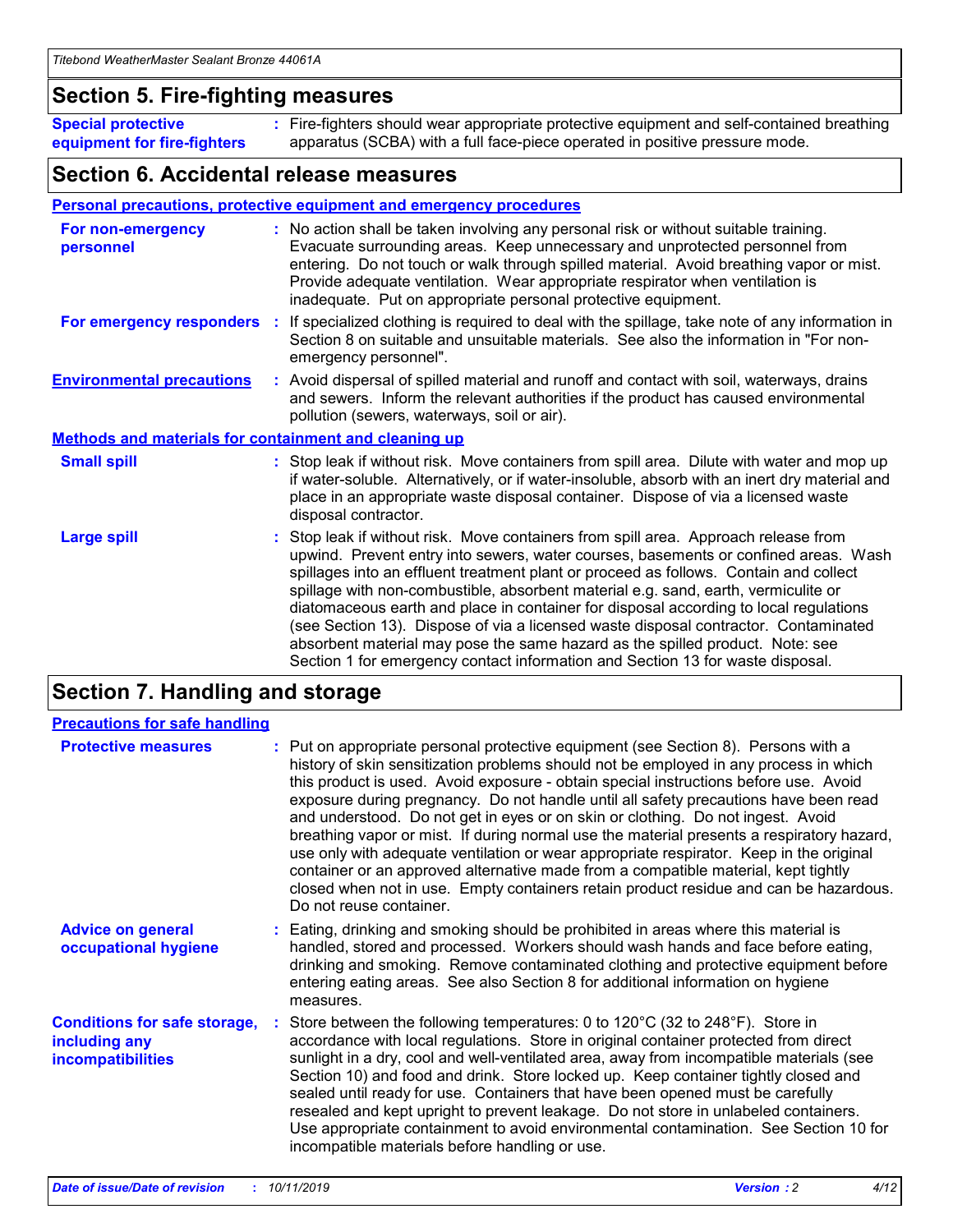## **Section 8. Exposure controls/personal protection**

#### **Control parameters**

#### **Occupational exposure limits**

| <b>Ingredient name</b>                               |    |                        | <b>Exposure limits</b>                                                                                                                                                                                                                                                                                                                                                                                                                                                                                                                                                                                                 |
|------------------------------------------------------|----|------------------------|------------------------------------------------------------------------------------------------------------------------------------------------------------------------------------------------------------------------------------------------------------------------------------------------------------------------------------------------------------------------------------------------------------------------------------------------------------------------------------------------------------------------------------------------------------------------------------------------------------------------|
| 3-aminopropyltriethoxysilane<br>Dibutyltin dilaurate |    |                        | None.<br>ACGIH TLV (United States, 3/2019). Absorbed through skin.<br>Notes: as Sn<br>TWA: $0.1 \text{ mg/m}^3$ , (as Sn) 8 hours.<br>STEL: 0.2 mg/m <sup>3</sup> , (as Sn) 15 minutes.<br>NIOSH REL (United States, 10/2016). Absorbed through skin.<br>Notes: as Sn<br>TWA: 0.1 mg/m <sup>3</sup> , (as Sn) 10 hours.<br>OSHA PEL (United States, 5/2018). Notes: as Sn<br>TWA: $0.1 \text{ mg/m}^3$ , (as Sn) 8 hours.<br>OSHA PEL 1989 (United States, 3/1989). Absorbed through skin.<br>Notes: measured as Sn<br>TWA: 0.1 mg/m <sup>3</sup> , (measured as Sn) 8 hours. Form: Organic                            |
| <b>Appropriate engineering</b><br>controls           |    |                        | : If user operations generate dust, fumes, gas, vapor or mist, use process enclosures,<br>local exhaust ventilation or other engineering controls to keep worker exposure to<br>airborne contaminants below any recommended or statutory limits.                                                                                                                                                                                                                                                                                                                                                                       |
| <b>Environmental exposure</b><br>controls            |    |                        | Emissions from ventilation or work process equipment should be checked to ensure<br>they comply with the requirements of environmental protection legislation. In some<br>cases, fume scrubbers, filters or engineering modifications to the process equipment<br>will be necessary to reduce emissions to acceptable levels.                                                                                                                                                                                                                                                                                          |
| <b>Individual protection measures</b>                |    |                        |                                                                                                                                                                                                                                                                                                                                                                                                                                                                                                                                                                                                                        |
| <b>Hygiene measures</b>                              |    |                        | : Wash hands, forearms and face thoroughly after handling chemical products, before<br>eating, smoking and using the lavatory and at the end of the working period.<br>Appropriate techniques should be used to remove potentially contaminated clothing.<br>Contaminated work clothing should not be allowed out of the workplace. Wash<br>contaminated clothing before reusing. Ensure that eyewash stations and safety<br>showers are close to the workstation location.                                                                                                                                            |
| <b>Eye/face protection</b>                           |    |                        | : Safety eyewear complying with an approved standard should be used when a risk<br>assessment indicates this is necessary to avoid exposure to liquid splashes, mists,<br>gases or dusts. If contact is possible, the following protection should be worn, unless<br>the assessment indicates a higher degree of protection: chemical splash goggles.                                                                                                                                                                                                                                                                  |
| <b>Skin protection</b>                               |    |                        |                                                                                                                                                                                                                                                                                                                                                                                                                                                                                                                                                                                                                        |
| <b>Hand protection</b>                               |    |                        | : Chemical-resistant, impervious gloves complying with an approved standard should be<br>worn at all times when handling chemical products if a risk assessment indicates this is<br>necessary. Considering the parameters specified by the glove manufacturer, check<br>during use that the gloves are still retaining their protective properties. It should be<br>noted that the time to breakthrough for any glove material may be different for different<br>glove manufacturers. In the case of mixtures, consisting of several substances, the<br>protection time of the gloves cannot be accurately estimated. |
| <b>Body protection</b>                               |    | handling this product. | Personal protective equipment for the body should be selected based on the task being<br>performed and the risks involved and should be approved by a specialist before                                                                                                                                                                                                                                                                                                                                                                                                                                                |
| <b>Other skin protection</b>                         |    |                        | : Appropriate footwear and any additional skin protection measures should be selected<br>based on the task being performed and the risks involved and should be approved by a<br>specialist before handling this product.                                                                                                                                                                                                                                                                                                                                                                                              |
| <b>Respiratory protection</b>                        | ÷. | aspects of use.        | Based on the hazard and potential for exposure, select a respirator that meets the<br>appropriate standard or certification. Respirators must be used according to a<br>respiratory protection program to ensure proper fitting, training, and other important                                                                                                                                                                                                                                                                                                                                                         |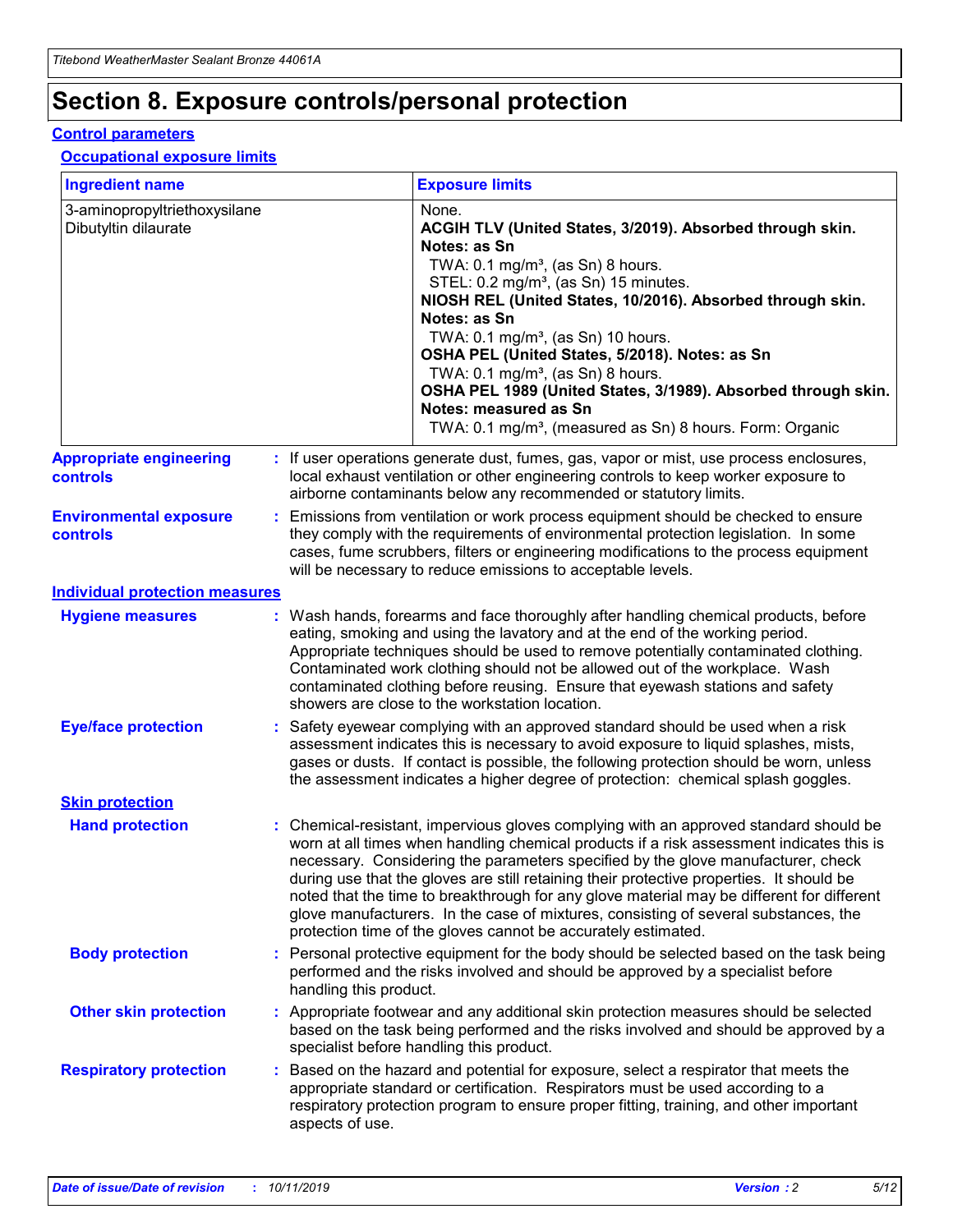### **Section 9. Physical and chemical properties**

#### **Appearance**

| <b>Physical state</b>                             |    | : Liquid. [Paste.]                                              |
|---------------------------------------------------|----|-----------------------------------------------------------------|
| <b>Color</b>                                      |    | bronze                                                          |
| Odor                                              |    | None [Slight]                                                   |
| <b>Odor threshold</b>                             | ÷  | Not available.                                                  |
| рH                                                |    | Not applicable.                                                 |
| <b>Melting point</b>                              |    | : Not available.                                                |
| <b>Boiling point</b>                              |    | >100°C (>212°F)                                                 |
| <b>Flash point</b>                                |    | Closed cup: >200°C (>392°F) [Setaflash.]                        |
| <b>Evaporation rate</b>                           |    | $\leq$ 1 (butyl acetate = 1)                                    |
| <b>Flammability (solid, gas)</b>                  |    | : Not available.                                                |
| Lower and upper explosive<br>(flammable) limits   |    | $:$ Not available.                                              |
| <b>VOC (less water, less)</b><br>exempt solvents) |    | : 0 g/l                                                         |
| <b>Volatility</b>                                 |    | $: 0\%$ (w/w)                                                   |
| <b>Vapor density</b>                              |    | Not available.                                                  |
| <b>Relative density</b>                           | ÷. | 1.4329                                                          |
| <b>Solubility</b>                                 |    | Insoluble in the following materials: cold water and hot water. |
| <b>Solubility in water</b>                        |    | Not available.                                                  |
| <b>Partition coefficient: n-</b><br>octanol/water |    | $:$ Not available.                                              |
| <b>Auto-ignition temperature</b>                  |    | : Not available.                                                |
| <b>Decomposition temperature</b>                  |    | : Not available.                                                |
| <b>Viscosity</b>                                  |    | : Not available.                                                |

### **Section 10. Stability and reactivity**

| <b>Reactivity</b>                            |    | : No specific test data related to reactivity available for this product or its ingredients.            |
|----------------------------------------------|----|---------------------------------------------------------------------------------------------------------|
| <b>Chemical stability</b>                    |    | : The product is stable.                                                                                |
| <b>Possibility of hazardous</b><br>reactions |    | : Under normal conditions of storage and use, hazardous reactions will not occur.                       |
| <b>Conditions to avoid</b>                   |    | : No specific data.                                                                                     |
| <b>Incompatible materials</b>                | ٠. | No specific data.                                                                                       |
| <b>Hazardous decomposition</b><br>products   | ÷. | Under normal conditions of storage and use, hazardous decomposition products should<br>not be produced. |

### **Section 11. Toxicological information**

#### **Information on toxicological effects**

#### **Acute toxicity**

| <b>Product/ingredient name</b> | <b>Result</b>           | <b>Species</b> | <b>Dose</b>                | <b>Exposure</b> |
|--------------------------------|-------------------------|----------------|----------------------------|-----------------|
| 3-aminopropyltriethoxysilane   | <b>ILD50 Dermal</b>     | Rabbit         | 4.29 g/kg                  |                 |
| Dibutyltin dilaurate           | ILD50 Oral<br>LD50 Oral | Rat<br>Rat     | $1.57$ g/kg<br>175 $mg/kg$ |                 |
|                                |                         |                |                            |                 |

**Irritation/Corrosion**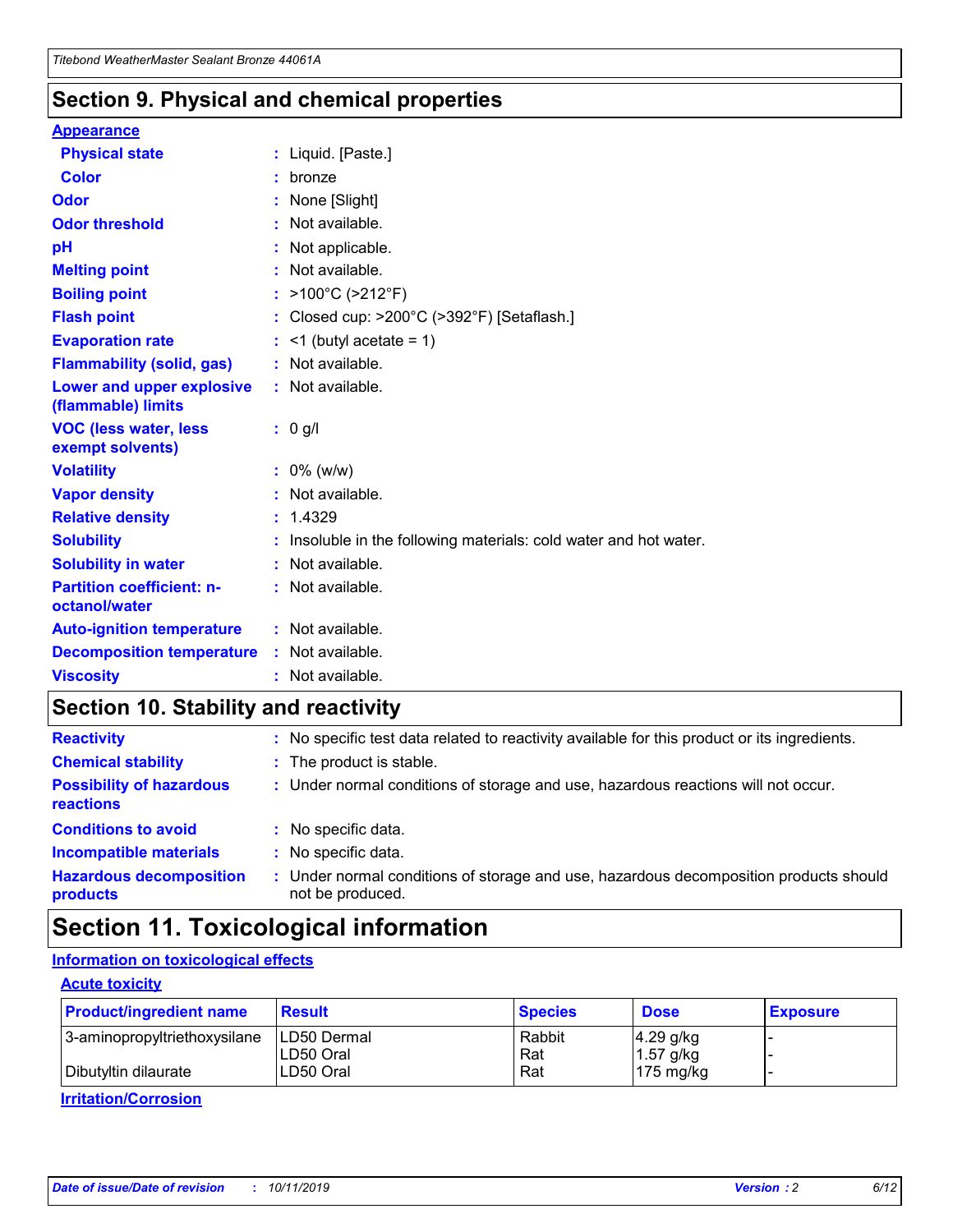## **Section 11. Toxicological information**

| <b>Product/ingredient name</b> | <b>Result</b>            | <b>Species</b> | <b>Score</b> | <b>Exposure</b>           | <b>Observation</b> |
|--------------------------------|--------------------------|----------------|--------------|---------------------------|--------------------|
| 3-aminopropyltriethoxysilane   | Eyes - Mild irritant     | Rabbit         |              | $100$ mg                  |                    |
|                                | Eyes - Severe irritant   | Rabbit         |              | 24 hours 750              |                    |
|                                |                          |                |              | ug                        |                    |
|                                | Skin - Severe irritant   | Rabbit         |              | 24 hours 5                | -                  |
| Dibutyltin dilaurate           | Eyes - Moderate irritant | Rabbit         |              | mq<br><b>24 hours 100</b> |                    |
|                                |                          |                |              | mg                        |                    |
|                                | Skin - Severe irritant   | Rabbit         |              | 500 mg                    |                    |

#### **Sensitization**

Not available.

#### **Mutagenicity**

Not available.

#### **Carcinogenicity**

Not available.

#### **Reproductive toxicity**

Not available.

#### **Teratogenicity**

Not available.

#### **Specific target organ toxicity (single exposure)**

Not available.

#### **Specific target organ toxicity (repeated exposure)**

| <b>Name</b>                                                                  |                                                                                                                             | <b>Category</b> | <b>Route of</b><br>exposure  | <b>Target organs</b> |
|------------------------------------------------------------------------------|-----------------------------------------------------------------------------------------------------------------------------|-----------------|------------------------------|----------------------|
| Dibutyltin dilaurate                                                         |                                                                                                                             | Category 1      | $\qquad \qquad \blacksquare$ | respiratory system   |
| <b>Aspiration hazard</b><br>Not available.                                   |                                                                                                                             |                 |                              |                      |
| <b>Information on the likely</b><br>routes of exposure                       | : Not available.                                                                                                            |                 |                              |                      |
| <b>Potential acute health effects</b>                                        |                                                                                                                             |                 |                              |                      |
| <b>Eye contact</b>                                                           | : May cause eye irritation.                                                                                                 |                 |                              |                      |
| <b>Inhalation</b>                                                            | : No known significant effects or critical hazards.                                                                         |                 |                              |                      |
| <b>Skin contact</b>                                                          | : May cause skin irritation.                                                                                                |                 |                              |                      |
| <b>Ingestion</b>                                                             | : No known significant effects or critical hazards.                                                                         |                 |                              |                      |
| Symptoms related to the physical, chemical and toxicological characteristics |                                                                                                                             |                 |                              |                      |
| <b>Eye contact</b>                                                           | : Adverse symptoms may include the following:<br>irritation<br>watering<br>redness                                          |                 |                              |                      |
| <b>Inhalation</b>                                                            | : Adverse symptoms may include the following:<br>reduced fetal weight<br>increase in fetal deaths<br>skeletal malformations |                 |                              |                      |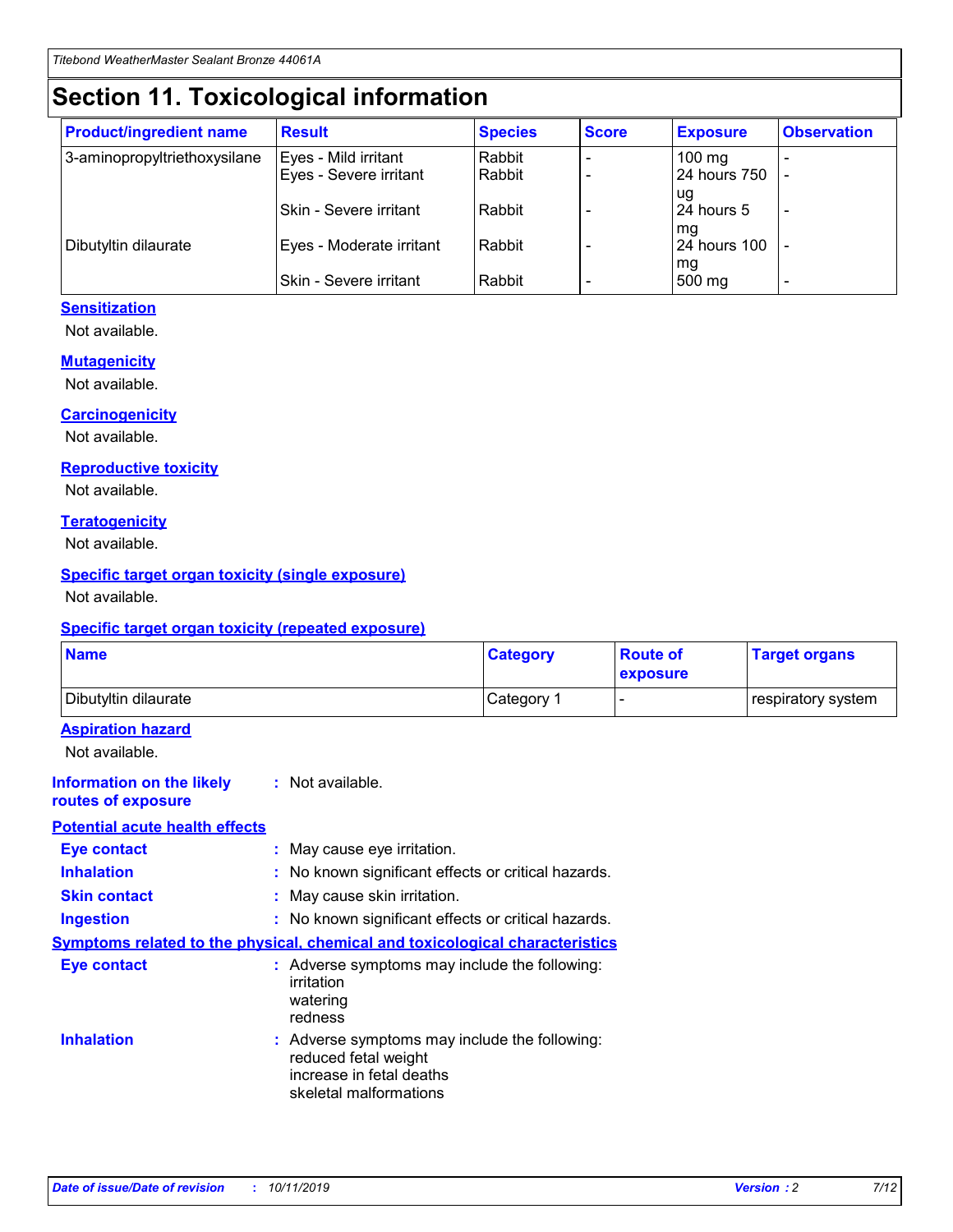*Titebond WeatherMaster Sealant Bronze 44061A*

## **Section 11. Toxicological information**

| <b>Skin contact</b>                     | : Adverse symptoms may include the following:<br>irritation<br>redness<br>reduced fetal weight<br>increase in fetal deaths<br>skeletal malformations |  |
|-----------------------------------------|------------------------------------------------------------------------------------------------------------------------------------------------------|--|
| <b>Ingestion</b>                        | : Adverse symptoms may include the following:<br>reduced fetal weight<br>increase in fetal deaths<br>skeletal malformations                          |  |
|                                         | Delayed and immediate effects and also chronic effects from short and long term exposure                                                             |  |
| <b>Short term exposure</b>              |                                                                                                                                                      |  |
| <b>Potential immediate</b><br>effects   | : Not available.                                                                                                                                     |  |
| <b>Potential delayed effects</b>        | : Not available.                                                                                                                                     |  |
| <b>Long term exposure</b>               |                                                                                                                                                      |  |
| <b>Potential immediate</b><br>effects   | : Not available.                                                                                                                                     |  |
| <b>Potential delayed effects</b>        | : Not available.                                                                                                                                     |  |
| <b>Potential chronic health effects</b> |                                                                                                                                                      |  |
| Not available.                          |                                                                                                                                                      |  |
| <b>General</b>                          | : Once sensitized, a severe allergic reaction may occur when subsequently exposed to<br>very low levels.                                             |  |
| <b>Carcinogenicity</b>                  | : No known significant effects or critical hazards.                                                                                                  |  |
| <b>Mutagenicity</b>                     | : No known significant effects or critical hazards.                                                                                                  |  |
| <b>Teratogenicity</b>                   | May damage the unborn child.                                                                                                                         |  |
| <b>Developmental effects</b>            | : No known significant effects or critical hazards.                                                                                                  |  |
| <b>Fertility effects</b>                | May damage fertility.                                                                                                                                |  |
| <b>Numerical measures of toxicity</b>   |                                                                                                                                                      |  |
| <b>Acute toxicity estimates</b>         |                                                                                                                                                      |  |
| الملحلة والمستحقق فالمرابط              |                                                                                                                                                      |  |

Not available.

## **Section 12. Ecological information**

#### **Toxicity**

| <b>Product/ingredient name</b> | <b>Result</b>                     | <b>Species</b>                              | <b>Exposure</b> |
|--------------------------------|-----------------------------------|---------------------------------------------|-----------------|
| Dibutyltin dilaurate           | Chronic EC10 > 2 mg/l Fresh water | Algae - Scenedesmus<br><b>I</b> subspicatus | l 96 hours      |

#### **Persistence and degradability**

| <b>Product/ingredient name</b> | <b>Test</b>                                                                    | <b>Result</b>  |  | <b>Dose</b>       | <b>Inoculum</b>         |
|--------------------------------|--------------------------------------------------------------------------------|----------------|--|-------------------|-------------------------|
| Dibutyltin dilaurate           | OECD 301F<br>Ready<br>Biodegradability -<br>Manometric<br>Respirometry<br>Test | 23 % - 28 days |  |                   |                         |
| <b>Product/ingredient name</b> | <b>Aquatic half-life</b>                                                       |                |  | <b>Photolysis</b> | <b>Biodegradability</b> |
| Dibutyltin dilaurate           |                                                                                |                |  |                   | Inherent                |

#### **Bioaccumulative potential**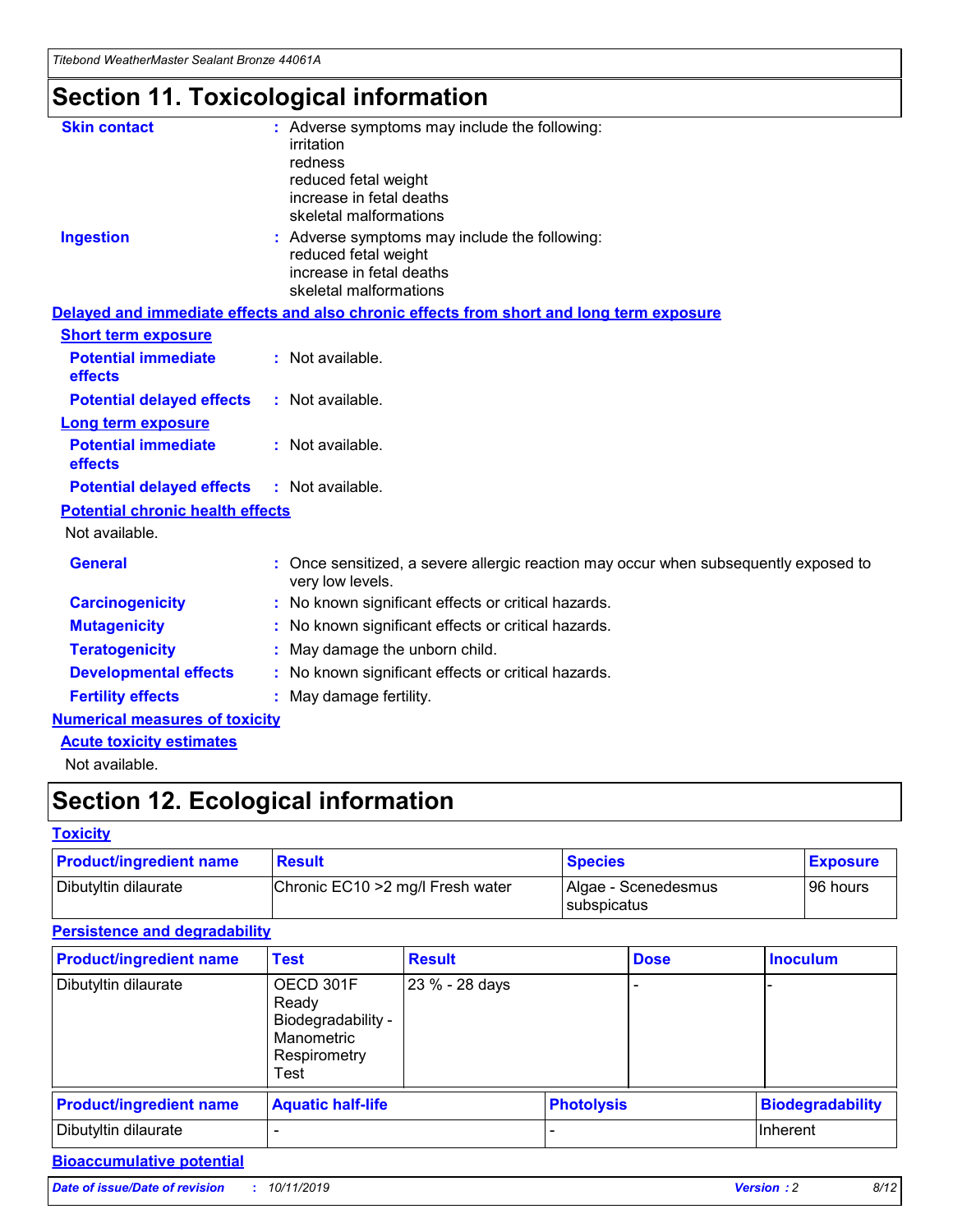## **Section 12. Ecological information**

| <b>Product/ingredient name</b>                       | ∣LoqP <sub>ow</sub> | <b>BCF</b>  | <b>Potential</b> |
|------------------------------------------------------|---------------------|-------------|------------------|
| 3-aminopropyltriethoxysilane<br>Dibutyltin dilaurate | 1.1<br>4.44         | 3.4<br>2.91 | low<br>low       |

#### **Mobility in soil**

| <i></i>                                                       |                                                     |
|---------------------------------------------------------------|-----------------------------------------------------|
| <b>Soil/water partition</b><br>coefficient (K <sub>oc</sub> ) | : Not available.                                    |
| <b>Other adverse effects</b>                                  | : No known significant effects or critical hazards. |

### **Section 13. Disposal considerations**

| <b>Disposal methods</b> |  |  |
|-------------------------|--|--|

**Disposal methods** : The generation of waste should be avoided or minimized wherever possible. Disposal of this product, solutions and any by-products should at all times comply with the requirements of environmental protection and waste disposal legislation and any regional local authority requirements. Dispose of surplus and non-recyclable products via a licensed waste disposal contractor. Waste should not be disposed of untreated to the sewer unless fully compliant with the requirements of all authorities with jurisdiction. Waste packaging should be recycled. Incineration or landfill should only be considered when recycling is not feasible. This material and its container must be disposed of in a safe way. Care should be taken when handling emptied containers that have not been cleaned or rinsed out. Empty containers or liners may retain some product residues. Avoid dispersal of spilled material and runoff and contact with soil, waterways, drains and sewers.

## **Section 14. Transport information**

|                                      | <b>DOT</b><br><b>Classification</b> | <b>TDG</b><br><b>Classification</b> | <b>Mexico</b><br><b>Classification</b> | <b>ADR/RID</b>           | <b>IMDG</b>     | <b>IATA</b>              |
|--------------------------------------|-------------------------------------|-------------------------------------|----------------------------------------|--------------------------|-----------------|--------------------------|
| <b>UN number</b>                     | Not regulated.                      | Not regulated.                      | Not regulated.                         | Not regulated.           | Not regulated.  | Not regulated.           |
| <b>UN proper</b><br>shipping name    | $\qquad \qquad \blacksquare$        |                                     |                                        |                          |                 |                          |
| <b>Transport</b><br>hazard class(es) | $\overline{\phantom{0}}$            | $\qquad \qquad$                     | $\qquad \qquad$                        | $\overline{\phantom{a}}$ | $\qquad \qquad$ | $\overline{\phantom{0}}$ |
| <b>Packing group</b>                 | $\overline{\phantom{a}}$            | -                                   |                                        |                          |                 |                          |
| <b>Environmental</b><br>hazards      | No.                                 | No.                                 | No.                                    | No.                      | No.             | No.                      |

## **Section 15. Regulatory information**

#### **U.S. Federal regulations**

#### **SARA 302/304**

#### **Composition/information on ingredients**

No products were found.

**SARA 304 RQ :** Not applicable.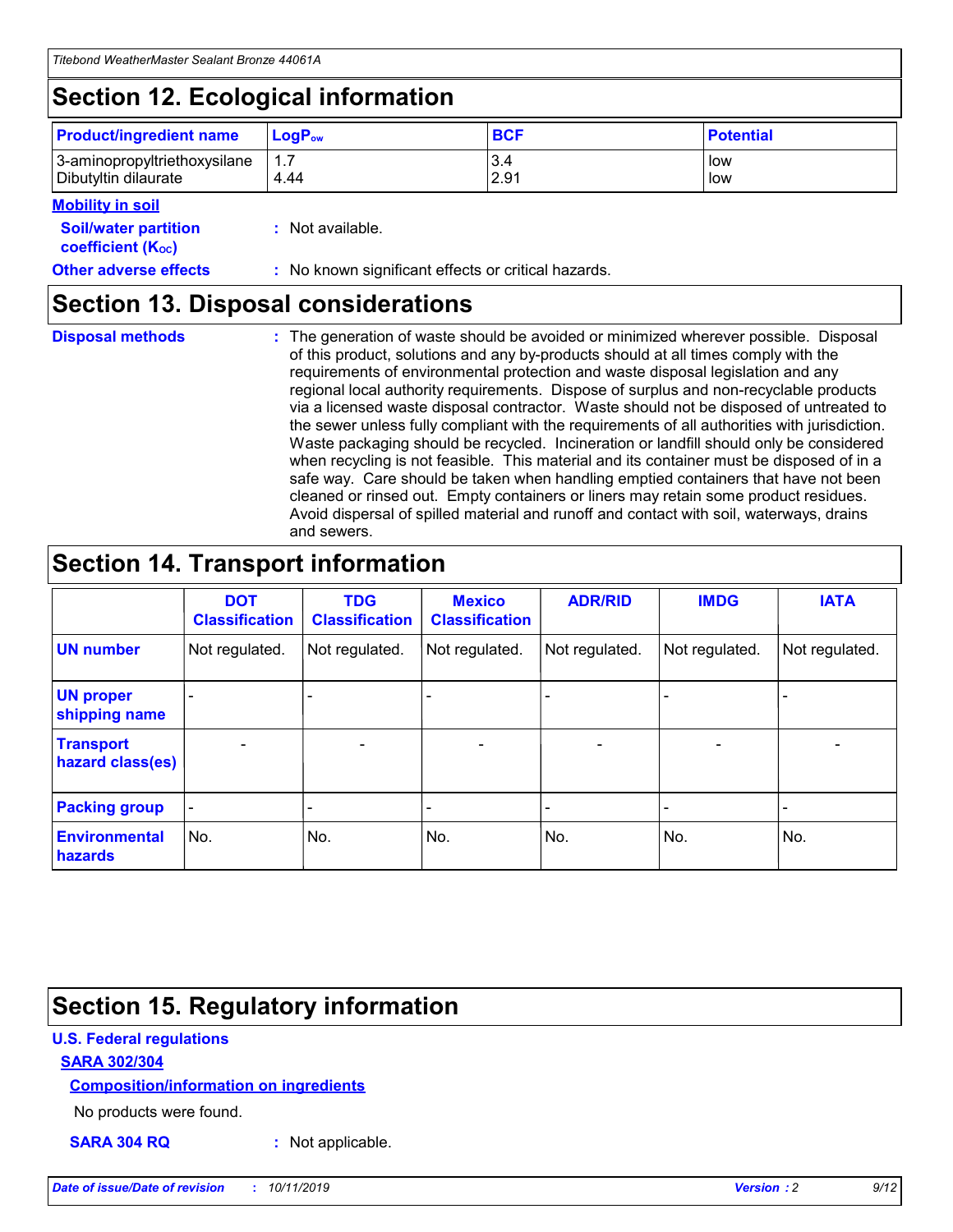## **Section 15. Regulatory information**

#### **SARA 311/312**

**Classification :** EYE IRRITATION - Category 2B SKIN SENSITIZATION - Category 1 TOXIC TO REPRODUCTION (Fertility) - Category 1B TOXIC TO REPRODUCTION (Unborn child) - Category 1B

#### **Composition/information on ingredients**

| <b>Name</b>                  | $\frac{9}{6}$ | <b>Classification</b>                                  |
|------------------------------|---------------|--------------------------------------------------------|
| 3-aminopropyltriethoxysilane | $\leq$ 3      | <b>FLAMMABLE LIQUIDS - Category 4</b>                  |
|                              |               | <b>ACUTE TOXICITY (oral) - Category 4</b>              |
|                              |               | SKIN IRRITATION - Category 2                           |
|                              |               | <b>EYE IRRITATION - Category 2A</b>                    |
| Dibutyltin dilaurate         | ≤0.3          | <b>ACUTE TOXICITY (oral) - Category 3</b>              |
|                              |               | SKIN CORROSION - Category 1C                           |
|                              |               | SERIOUS EYE DAMAGE - Category 1                        |
|                              |               | SKIN SENSITIZATION - Category 1                        |
|                              |               | <b>GERM CELL MUTAGENICITY - Category 2</b>             |
|                              |               | <b>TOXIC TO REPRODUCTION (Fertility) - Category 1B</b> |
|                              |               | TOXIC TO REPRODUCTION (Unborn child) - Category 1B     |
|                              |               | SPECIFIC TARGET ORGAN TOXICITY (REPEATED               |
|                              |               | EXPOSURE) (respiratory system) - Category 1            |

#### **State regulations**

| <b>Massachusetts</b> | : None of the components are listed. |
|----------------------|--------------------------------------|
| <b>New York</b>      | : None of the components are listed. |
| <b>New Jersey</b>    | : None of the components are listed. |
| <b>Pennsylvania</b>  | : None of the components are listed. |

#### **California Prop. 65**

**A** WARNING: This product can expose you to methanol, which is known to the State of California to cause birth defects or other reproductive harm. For more information go to www.P65Warnings.ca.gov.

| <b>Ingredient name</b> | No significant risk Maximum<br>level | acceptable dosage<br>level |
|------------------------|--------------------------------------|----------------------------|
| methanol               |                                      | Yes.                       |

#### **International regulations**

**Chemical Weapon Convention List Schedules I, II & III Chemicals** Not listed.

#### **Montreal Protocol**

Not listed.

**Stockholm Convention on Persistent Organic Pollutants**

Not listed.

#### **UNECE Aarhus Protocol on POPs and Heavy Metals**

Not listed.

#### **Inventory list**

### **China :** All components are listed or exempted.

**United States TSCA 8(b) inventory :** All components are active or exempted.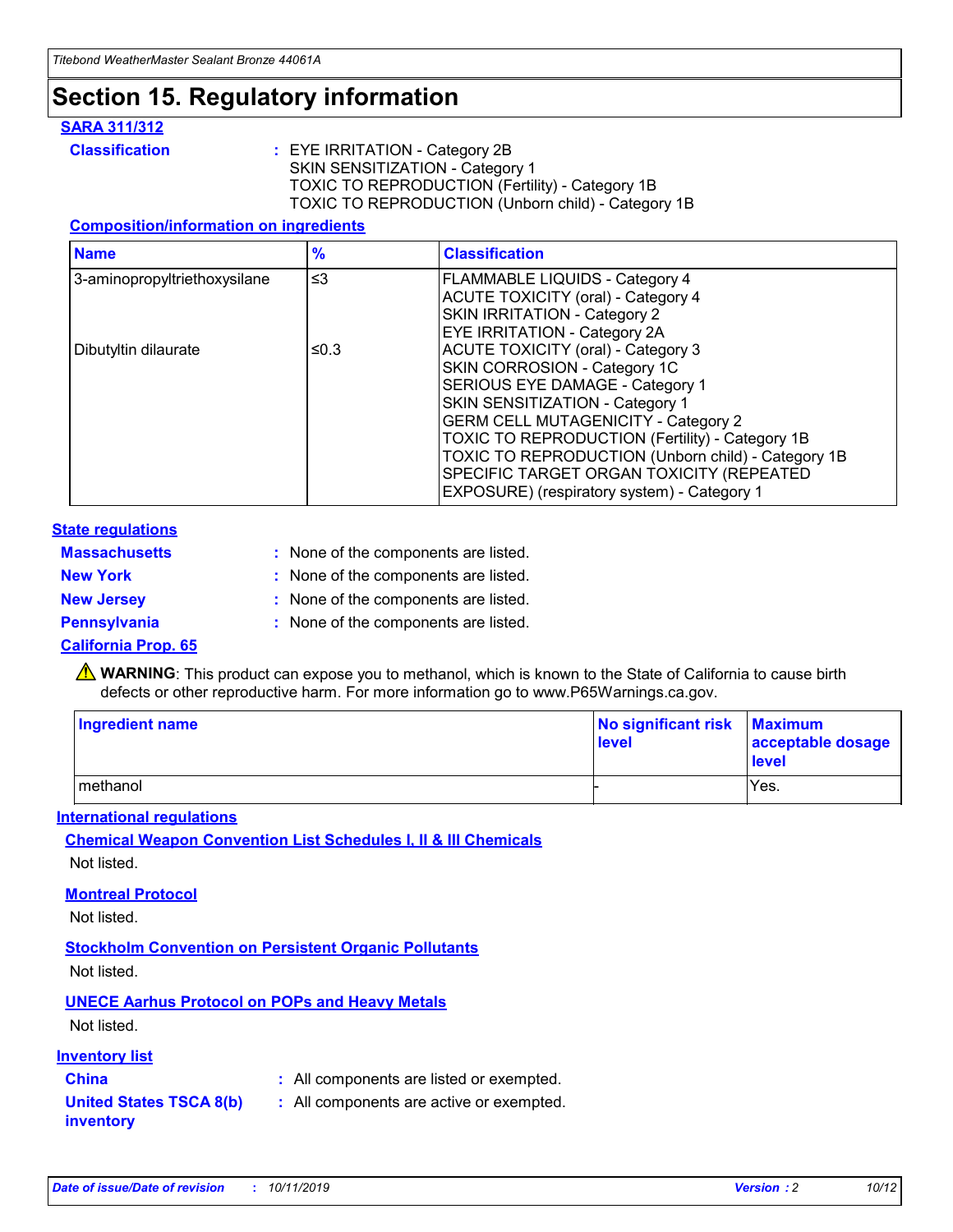## **Section 16. Other information**

**Hazardous Material Information System (U.S.A.)**



**Caution: HMIS® ratings are based on a 0-4 rating scale, with 0 representing minimal hazards or risks, and 4 representing significant hazards or risks. Although HMIS® ratings and the associated label are not required on SDSs or products leaving a facility under 29 CFR 1910.1200, the preparer may choose to provide them. HMIS® ratings are to be used with a fully implemented HMIS® program. HMIS® is a registered trademark and service mark of the American Coatings Association, Inc.**

**The customer is responsible for determining the PPE code for this material. For more information on HMIS® Personal Protective Equipment (PPE) codes, consult the HMIS® Implementation Manual.**

#### **National Fire Protection Association (U.S.A.)**



**Reprinted with permission from NFPA 704-2001, Identification of the Hazards of Materials for Emergency Response Copyright ©1997, National Fire Protection Association, Quincy, MA 02269. This reprinted material is not the complete and official position of the National Fire Protection Association, on the referenced subject which is represented only by the standard in its entirety.**

**Copyright ©2001, National Fire Protection Association, Quincy, MA 02269. This warning system is intended to be interpreted and applied only by properly trained individuals to identify fire, health and reactivity hazards of chemicals. The user is referred to certain limited number of chemicals with recommended classifications in NFPA 49 and NFPA 325, which would be used as a guideline only. Whether the chemicals are classified by NFPA or not, anyone using the 704 systems to classify chemicals does so at their own risk.**

#### **Procedure used to derive the classification**

|                                                                                                                                  | <b>Classification</b>                                                                                                                                                                                                                                                                                                                                                                                                                                                                                                                                                           | <b>Justification</b>                                                     |
|----------------------------------------------------------------------------------------------------------------------------------|---------------------------------------------------------------------------------------------------------------------------------------------------------------------------------------------------------------------------------------------------------------------------------------------------------------------------------------------------------------------------------------------------------------------------------------------------------------------------------------------------------------------------------------------------------------------------------|--------------------------------------------------------------------------|
| <b>EYE IRRITATION - Category 2B</b><br>SKIN SENSITIZATION - Category 1<br><b>TOXIC TO REPRODUCTION (Fertility) - Category 1B</b> | TOXIC TO REPRODUCTION (Unborn child) - Category 1B                                                                                                                                                                                                                                                                                                                                                                                                                                                                                                                              | Expert judgment<br>Expert judgment<br>Expert judgment<br>Expert judgment |
| <b>History</b>                                                                                                                   |                                                                                                                                                                                                                                                                                                                                                                                                                                                                                                                                                                                 |                                                                          |
| <b>Date of printing</b>                                                                                                          | : 4/22/2022                                                                                                                                                                                                                                                                                                                                                                                                                                                                                                                                                                     |                                                                          |
| Date of issue/Date of<br>revision                                                                                                | : 10/11/2019                                                                                                                                                                                                                                                                                                                                                                                                                                                                                                                                                                    |                                                                          |
| Date of previous issue                                                                                                           | : 10/16/2020                                                                                                                                                                                                                                                                                                                                                                                                                                                                                                                                                                    |                                                                          |
| <b>Version</b>                                                                                                                   | $\therefore$ 2                                                                                                                                                                                                                                                                                                                                                                                                                                                                                                                                                                  |                                                                          |
| <b>Key to abbreviations</b>                                                                                                      | $\therefore$ ATE = Acute Toxicity Estimate<br><b>BCF</b> = Bioconcentration Factor<br>GHS = Globally Harmonized System of Classification and Labelling of Chemicals<br>IATA = International Air Transport Association<br><b>IBC</b> = Intermediate Bulk Container<br><b>IMDG = International Maritime Dangerous Goods</b><br>LogPow = logarithm of the octanol/water partition coefficient<br>MARPOL = International Convention for the Prevention of Pollution From Ships, 1973<br>as modified by the Protocol of 1978. ("Marpol" = marine pollution)<br>$UN = United Nations$ |                                                                          |